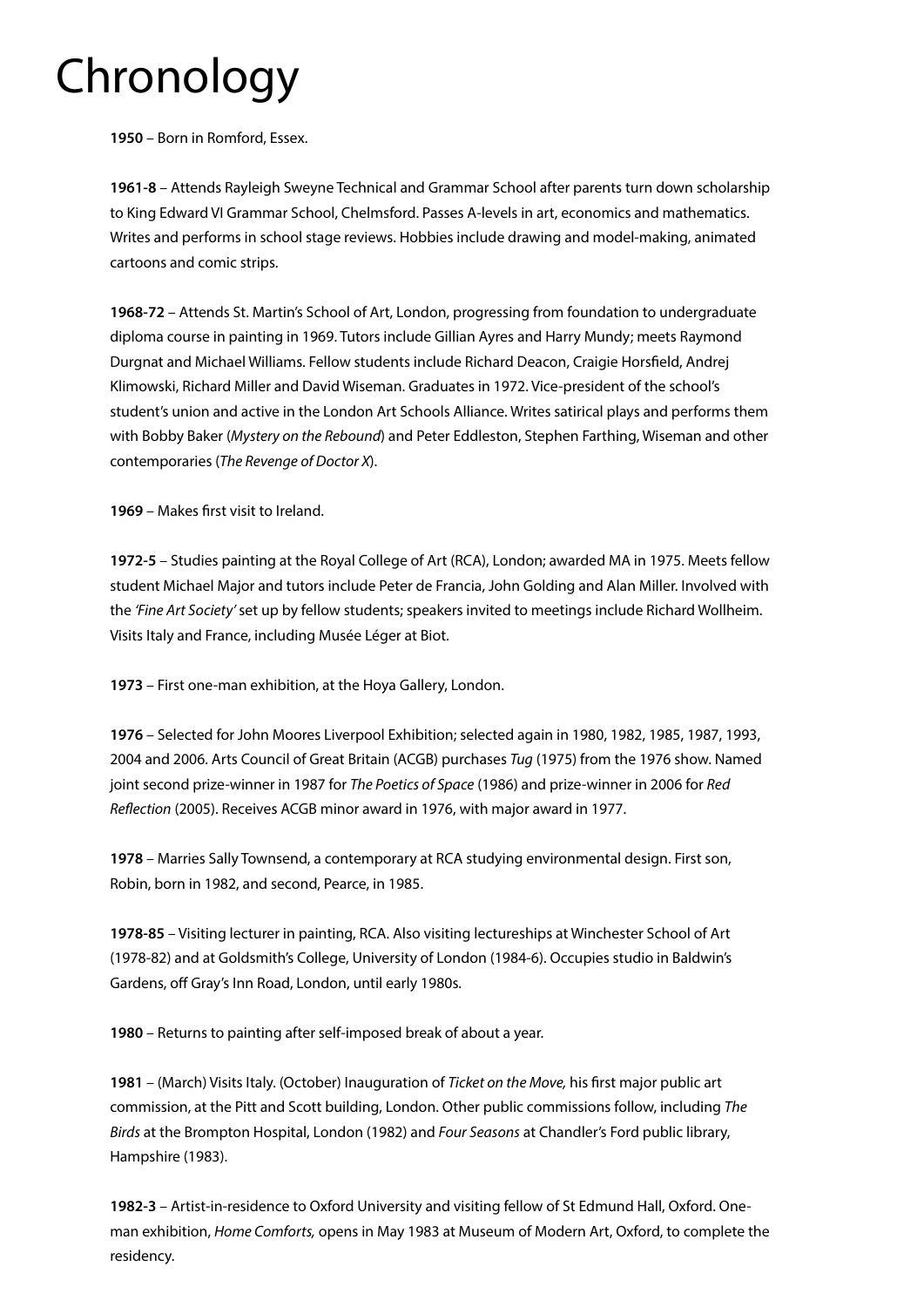**1983** – Prizewinner, Tolly Cobbold-Eastern Arts, Fourth National Exhibition, with 3B (1982).

**1982-8** – Member of the Fine Art Faculty, British School at Rome.

**1983-6** Lives and works in south-east London.

**1984** – First one-man show with Edward Totah Gallery, London. Other shows with this art dealer follow in 1987, 1989 and 1991, and in 1986 at Totah-Stelling Gallery, New York. Delivers lecture *'The Importance of Being Subversive'* in programme organised by the Ashmolean Museum, Oxford.

**1985-9** – Member of the advisory board, Institute of Contemporary Arts (ICA), London.

**1986** – Included in *Comic Iconoclasm* at the ICA.

**1986-9** – Senior Fellow in painting, South Glamorgan Institute of Higher Education, Cardiff.

**1987-8** – Member of the National Advisory Board fine art working committee of the Dept of Education and Science.

**1989** – Family moves to cottage in Staunton in the Forest of Dean, Gloucestershire.

**1990** – Selected for the *Summer Exhibition,* Royal Academy of Arts, London. Shows again in 1991 and 1992.

**1991** – Selected for *Riverscape,* the international drawing residency for the River Trees, working in Hartlepool, Langbaurgh, Middlesbrough and Stockton during the 18-month project.

**1992** – Return to London.

**1993-4** – One year appointment as tutor in painting, Kinston University.

**1994** – Receives first prize in *The First John Jones Open,* selected by Prunella Clough and Andrew Lambirth, for *Flower Arranging (1)* (1988/92). Buys house in Skibbereen, West Cork, Ireland, where spends vacations. On retirement from teaching in 2006 moves permanently to Skibbereen.

**1994-5** – Artist-in-residence at Dulwich Picture Gallery, London. Commissioned by Stephen Stuart-Smith to illustrate *The Mortmere Stories* by Christopher Isherwood and Edward Upward for Enitharmon Press.

**1995** – Commissioned by Richard Appignanesi to illustrate *Marquis de Sade for Beginners,* written by Stuart Hood in the series by Icon Books of graphic guides using comic strip format. Prizewinner, 27e Festival international de la peinture, Canes-sur-Mer, France.

**1995-6** – Tutor, Drawing Studio, RCA.

**1996-8** – Head of Fine Art, City and Guilds of London Art School, London.

**1998-2006** – Professor of Painting, RCA, succeeding Paul Huxley.

**2007** – Chairs panel of judges for the Jerwood Contemporary Painters exhibition, London.